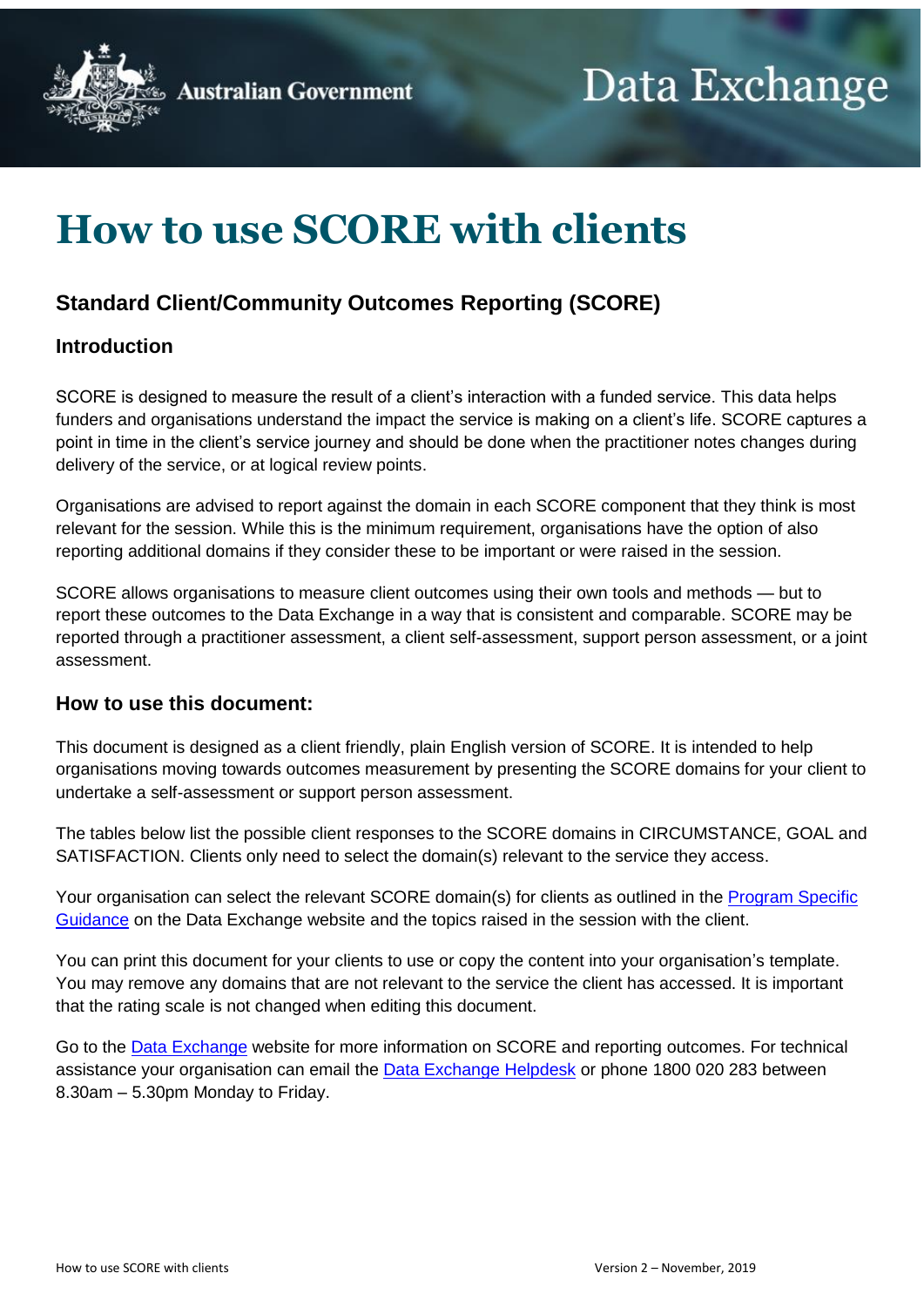### Client Circumstance SCORE

#### **Table 1. Client Circumstance SCORE**

**Please tick the box under the statement that best describes your circumstance**

| <b>SCORE</b><br>Circumstance<br>domain                      | $\mathbf{1}$<br><b>Very Poor</b>                                                                                                                       | $\overline{2}$<br>Poor                                                                                                                                            | $\overline{3}$<br>Moderate                                                                                                                                                                                    | $\overline{4}$<br>Good                                                                                                                                                                             | 5<br>Very Good                                                                                                                                                                 |
|-------------------------------------------------------------|--------------------------------------------------------------------------------------------------------------------------------------------------------|-------------------------------------------------------------------------------------------------------------------------------------------------------------------|---------------------------------------------------------------------------------------------------------------------------------------------------------------------------------------------------------------|----------------------------------------------------------------------------------------------------------------------------------------------------------------------------------------------------|--------------------------------------------------------------------------------------------------------------------------------------------------------------------------------|
| <b>Physical Health</b>                                      | My physical health is<br>very poor and this<br>has a profound<br>negative impact on<br>my daily life.                                                  | My physical health<br>is poor and this<br>has a negative<br>impact on my daily<br>life.                                                                           | My physical health is<br>okay and only<br>sometimes<br>negatively impacts<br>my daily life.                                                                                                                   | My physical health<br>is quite good and<br>only occasionally<br>negatively impacts<br>my daily life.                                                                                               | My physical health<br>is very good and<br>rarely if ever<br>negatively impacts<br>my daily life.                                                                               |
| <b>SCORE</b>                                                |                                                                                                                                                        |                                                                                                                                                                   |                                                                                                                                                                                                               |                                                                                                                                                                                                    |                                                                                                                                                                                |
| Mental health,<br>wellbeing & self-care                     | My mental health is<br>very poor and this<br>has a profound<br>negative impact on<br>my daily life.                                                    | My mental health<br>is quite poor and<br>this has a negative<br>impact on my daily<br>life.                                                                       | My mental health is<br>okay and only<br>sometimes<br>negatively impacts<br>my daily life.                                                                                                                     | My mental health<br>is quite good and<br>only occasionally<br>negatively impacts<br>my daily life.                                                                                                 | My mental health is<br>very good and<br>rarely if ever<br>negatively impacts<br>my daily life.                                                                                 |
| <b>SCORE</b>                                                |                                                                                                                                                        |                                                                                                                                                                   |                                                                                                                                                                                                               |                                                                                                                                                                                                    |                                                                                                                                                                                |
| <b>Personal &amp; family</b><br>safety                      | I do not feel that my<br>family and I are safe.<br>This has a significant<br>impact on my life.                                                        | I do not feel that<br>my family and I are<br>completely safe.<br>My personal and<br>family safety is at<br>risk, and this has a<br>negative impact on<br>my life. | I feel progress<br>towards improving<br>my personal & family<br>safety, but do not<br>always feel that my<br>family and I are safe.                                                                           | I feel my family<br>and I are safer in<br>the short term                                                                                                                                           | I feel that my family<br>and I are safer and<br>we have ongoing<br>personal and family<br>safety.                                                                              |
| <b>SCORE</b>                                                |                                                                                                                                                        |                                                                                                                                                                   |                                                                                                                                                                                                               |                                                                                                                                                                                                    |                                                                                                                                                                                |
| Age-appropriate<br>development                              | Compared to other<br>people the same<br>age, I struggle to<br>master the skills or<br>knowledge they<br>seem to know, and<br>I'm not learning<br>more. | Compared to other<br>people the same<br>age, I can master<br>some skills or<br>knowledge. I plan<br>to learn more<br>soon.                                        | Compared to other<br>people the same age,<br>I know many of the<br>same skills and<br>knowledge. This is<br>improving and I am<br>starting to learn<br>more to improve my<br>independence and<br>well-being.  | Compared to other<br>people the same<br>age, I have<br>mastered most of<br>the skills and<br>knowledge others<br>know, and am<br>learning more to<br>support my<br>independence and<br>well-being. | Compared to other<br>people the same<br>age, my skills and<br>knowledge are well<br>developed and help<br>me to be<br>independent and<br>have good well-<br>being.             |
| Age-appropriate<br>development (for<br>parents of children) | Compared to other<br>children the same<br>age, my child<br>struggles to master<br>skills or knowledge<br>other children know.                          | Compared to other<br>children the same<br>age, my child can<br>master some skills<br>or knowledge.<br>They are showing<br>signs of learning<br>more.              | Compared to other<br>children the same<br>age, my child knows<br>many of the same<br>skills and knowledge.<br>My child has learnt<br>some things and<br>their independence<br>and well-being is<br>improving. | Compared to other<br>children the same<br>age, my child has<br>mastered most of<br>the skills and<br>knowledge others<br>know, and is<br>improving their<br>independence and<br>well-being.        | Compared to other<br>children the same<br>age, my child's skills<br>and knowledge is<br>well developed and<br>helps them to be<br>independent and<br>have good well-<br>being. |
| <b>SCORE</b>                                                |                                                                                                                                                        |                                                                                                                                                                   |                                                                                                                                                                                                               |                                                                                                                                                                                                    |                                                                                                                                                                                |
| Community<br>participation &<br>networks                    | I feel very isolated. I<br>have very little<br>contact with friends,<br>family or people in the<br>community. I have no<br>support.                    | I feel fairly<br>isolated. I have<br>little contact with<br>friends, family, or<br>people in the<br>community. I have<br>little support.                          | I feel somewhat<br>connected. I have<br>some contact with<br>friends, family, or<br>people in the<br>community. I have<br>some support.                                                                       | I feel fairly<br>connected. I have<br>a reasonable<br>amount of contact<br>with friends,<br>family, or people<br>in the community.<br>I have pretty good<br>support.                               | I feel very<br>connected. I have a<br>lot of contact with<br>friends or family, or<br>people in the<br>community. I have<br>great support.                                     |
| <b>SCORE</b>                                                |                                                                                                                                                        |                                                                                                                                                                   |                                                                                                                                                                                                               |                                                                                                                                                                                                    |                                                                                                                                                                                |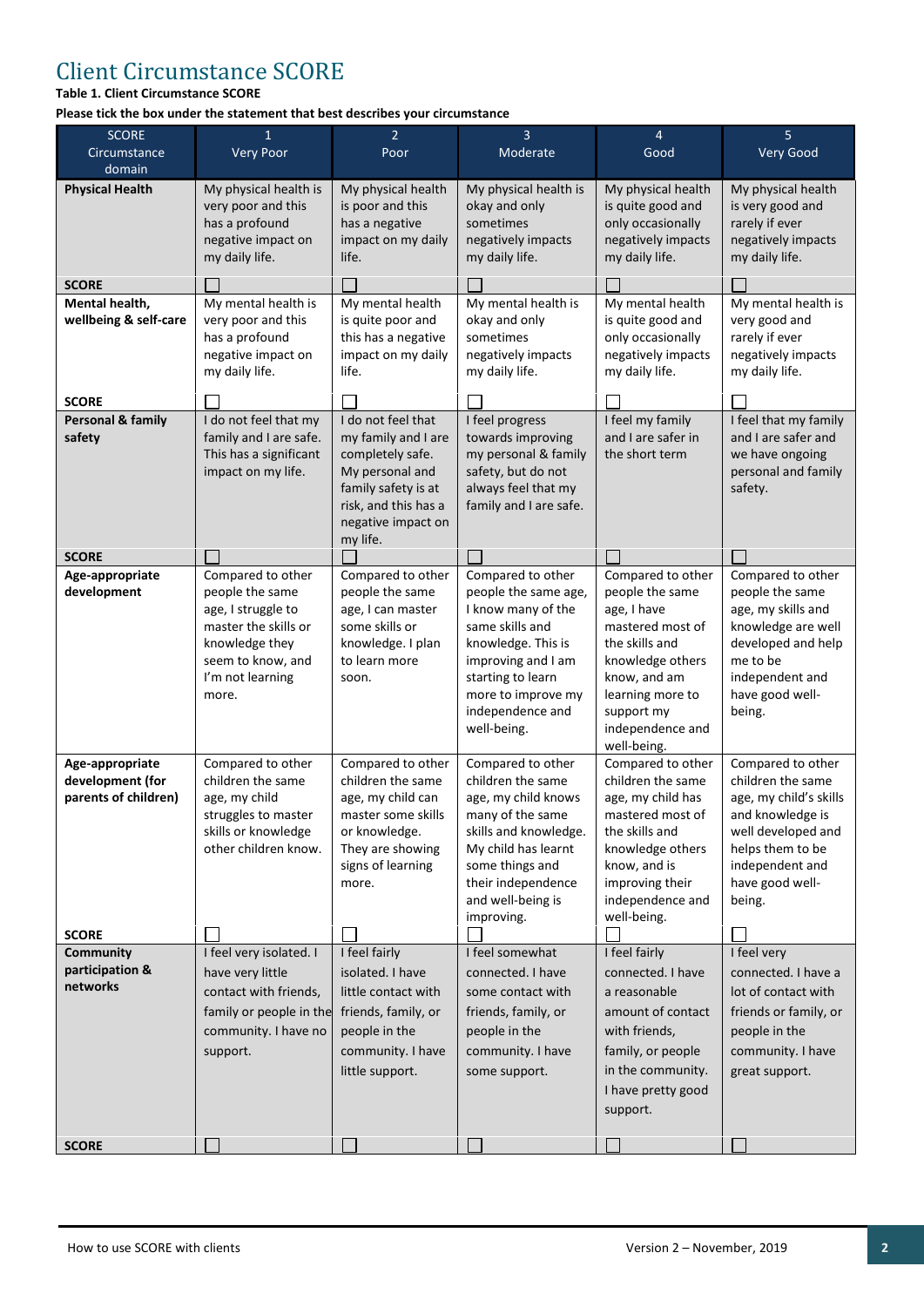| <b>SCORE</b><br>Circumstance    | $\mathbf{1}$<br><b>Very Poor</b>                                                                                                                      | 2 <sup>1</sup><br>Poor                                                                                                                           | 3<br>Moderate                                                                                                                                  | 4<br>Good                                                                                                                                                                                         | 5<br>Very Good                                                                                                                  |  |
|---------------------------------|-------------------------------------------------------------------------------------------------------------------------------------------------------|--------------------------------------------------------------------------------------------------------------------------------------------------|------------------------------------------------------------------------------------------------------------------------------------------------|---------------------------------------------------------------------------------------------------------------------------------------------------------------------------------------------------|---------------------------------------------------------------------------------------------------------------------------------|--|
| domain                          |                                                                                                                                                       |                                                                                                                                                  |                                                                                                                                                |                                                                                                                                                                                                   |                                                                                                                                 |  |
| <b>Family Functioning</b>       | I don't get along with<br>my family and have a<br>lot of conflict. This has<br>a profound negative<br>impact on my daily<br>life.                     | I have some<br>difficulty getting<br>along with my<br>family. This has a<br>negative impact on<br>my daily life.                                 | Sometimes I don't<br>get along with or<br>communicate well<br>with my family, but<br>this is improving.                                        | I get along with<br>and communicate<br>well with my<br>family. I have<br>difficulties only<br>occasionally.                                                                                       | I get along and<br>communicate very<br>well with my family,<br>and this has positive<br>impacts on my daily<br>life.            |  |
| <b>Financial Resilience</b>     | I have a lot of<br>difficulty finding<br>money for<br>emergencies and<br>can't seem to get<br>ahead.                                                  | I have some<br>difficulty finding<br>money for<br>emergencies.                                                                                   | I have money for<br>some situations, but<br>occasionally have<br>difficulty making<br>ends meet.                                               | I have money for<br>most situations<br>and spend less<br>than I earn.                                                                                                                             | I have enough<br>money for any<br>situation and can<br>set aside money for<br>future needs.                                     |  |
| <b>SCORE</b>                    |                                                                                                                                                       |                                                                                                                                                  |                                                                                                                                                |                                                                                                                                                                                                   |                                                                                                                                 |  |
| <b>Material well-being</b>      | I have no access to<br>the basic material<br>resources I need like<br>food, clothes,<br>transport or keeping<br>warm.                                 | I have access to<br>some of the basic<br>material resources<br>I need, but<br>sometimes I need<br>to decide which<br>resources to go<br>without. | I think I am 'getting<br>along' and generally I<br>have access to most<br>of the basic material<br>resources I need.                           | I think I am<br>'reasonably<br>comfortable' and<br>have access to the<br>material resources<br>I need. I don't go<br>without resources<br>such as food,<br>clothes, transport<br>or keeping warm. | I think I am 'very<br>comfortable' and<br>that I have access to<br>all the material<br>resources I need.                        |  |
| <b>SCORE</b>                    |                                                                                                                                                       | $\Box$                                                                                                                                           |                                                                                                                                                |                                                                                                                                                                                                   |                                                                                                                                 |  |
| <b>Employment</b>               | I have no work and<br>this has a profound<br>negative impact on<br>my daily life.                                                                     | I have some short-<br>term work but I'd<br>like to work more.                                                                                    | I sometimes have<br>work and my ability<br>to find work is<br>improving. This<br>sometimes has a<br>negative impact on<br>my daily life.       | I am in work that is<br>suitable in most<br>ways and rarely<br>has a negative<br>impact on my daily<br>life.                                                                                      | I am in work that is<br>very suitable in all<br>ways and this has a<br>positive impact on<br>my daily life.                     |  |
| <b>SCORE</b>                    |                                                                                                                                                       |                                                                                                                                                  |                                                                                                                                                |                                                                                                                                                                                                   |                                                                                                                                 |  |
| <b>Education &amp; training</b> | I have a lot of<br>difficulty finding or<br>remaining in<br>education or training<br>& this has a<br>profound negative<br>impact on my daily<br>life. | I have some<br>difficulty finding<br>and remaining in<br>education or<br>training, and this<br>has a negative<br>impact on my daily<br>life.     | I occasionally have<br>difficulty finding and<br>remaining in<br>education and this<br>sometimes has a<br>negative impact on<br>my daily life. | I am in education<br>or training that is<br>suitable in most<br>ways, and rarely<br>has a negative<br>impact on my daily<br>life.                                                                 | I am in education or<br>training that is very<br>suitable in all ways<br>and this has a<br>positive impact on<br>my daily life. |  |
| <b>SCORE</b>                    |                                                                                                                                                       |                                                                                                                                                  |                                                                                                                                                |                                                                                                                                                                                                   |                                                                                                                                 |  |
| <b>Housing</b><br><b>SCORE</b>  | I have no housing<br>today, or am living in<br>housing that is<br>overcrowded or has<br>structural problems.                                          | I am living in<br>housing that is<br>unsuitable or short<br>term.<br>u                                                                           | I am living in housing<br>that is adequate.<br>This occasionally has<br>a negative impact on<br>my daily life.                                 | I am living in<br>housing that is<br>suitable and rarely<br>has a negative<br>impact on my daily<br>life.<br>$\mathcal{L}_{\mathcal{A}}$                                                          | I am living in<br>housing that is very<br>suitable in all ways<br>and never has a<br>negative impact on<br>my daily life.       |  |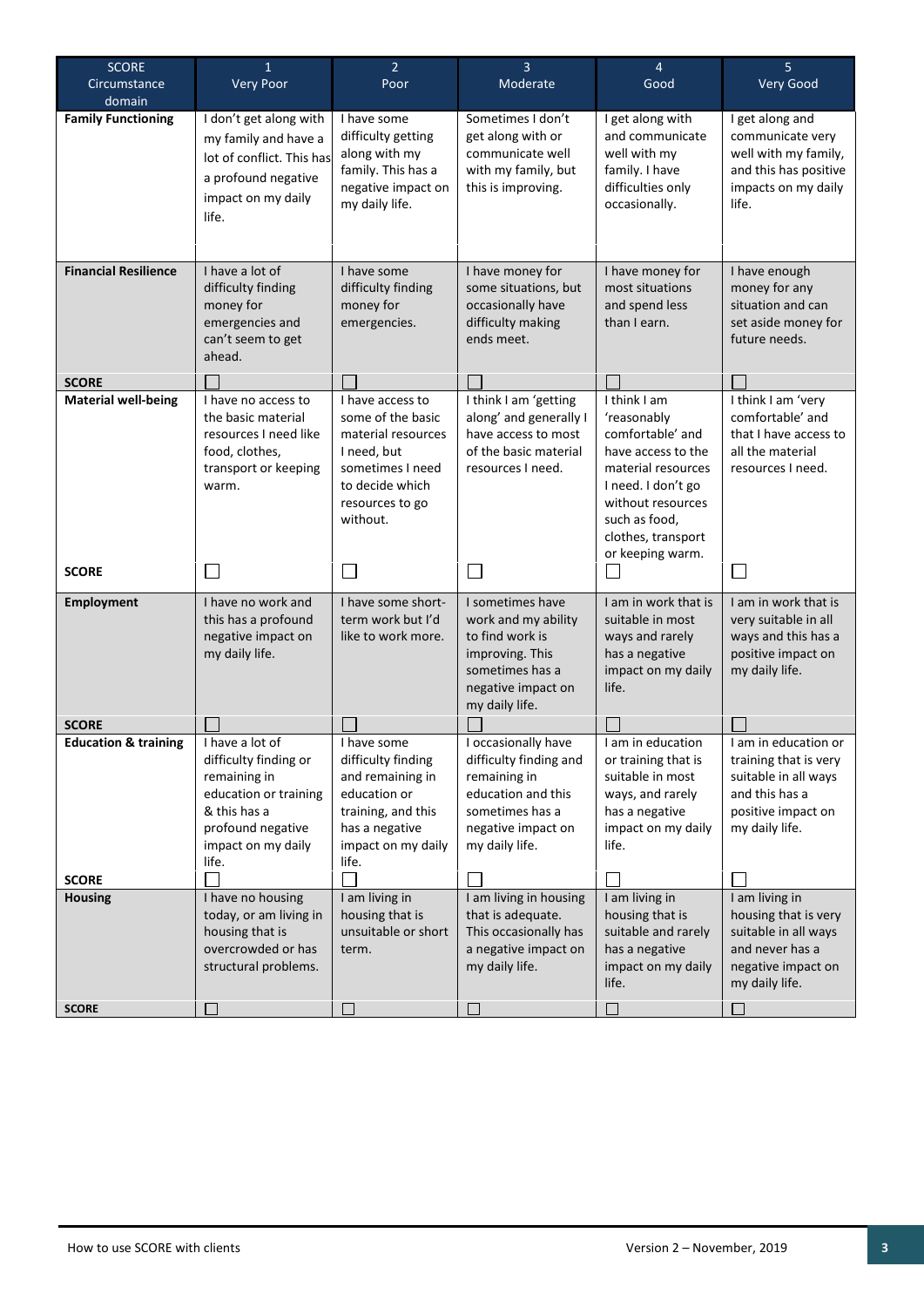## Client Goal SCORE

**Please tick the box under the statement that best describes your situation Table 2. Client Goal Score**

| <b>SCORE</b>                  | 1                                       | $\overline{2}$                                 | 3                                                    | $\overline{4}$                         | 5                                       |
|-------------------------------|-----------------------------------------|------------------------------------------------|------------------------------------------------------|----------------------------------------|-----------------------------------------|
| Goal domain                   | <b>Very Poor</b>                        | Poor                                           | Moderate                                             | Good                                   | Very Good                               |
| Knowledge                     | I know nothing<br>about the issues I    | I know a little about<br>the areas relevant to | I have reasonable<br>knowledge in the areas          | I have good<br>knowledge in the        | I have very good<br>knowledge in the    |
|                               | sought help with or                     | meeting my needs                               | relevant to meeting my                               | areas relevant to                      | areas relevant to                       |
|                               | how to improve my                       | and improving my                               | needs and improving my                               | meeting my needs                       | meeting my needs                        |
|                               | current                                 | current                                        | current circumstances.                               | and improving my                       | and improving my                        |
|                               | circumstances.                          | circumstances.                                 |                                                      | current                                | current                                 |
|                               |                                         |                                                |                                                      | circumstances.                         | circumstances.                          |
| <b>SCORE</b>                  |                                         |                                                |                                                      |                                        |                                         |
| <b>Skills</b>                 | I have very poor<br>skills in the areas | I have poor skills in<br>the areas relevant to | I have reasonable skills in<br>the areas relevant to | I have good skills<br>in the areas     | I have very good<br>skills in the areas |
|                               | relevant to                             | meeting my needs                               | meeting my needs and                                 | relevant to                            | relevant to meeting                     |
|                               | meeting my needs                        | and improving my                               | improving my current                                 | meeting my needs                       | my needs and                            |
|                               | and improving my                        | current                                        | circumstances.                                       | and improving my                       | improving my                            |
|                               | current                                 | circumstances.                                 |                                                      | current                                | current                                 |
|                               | circumstances.                          |                                                |                                                      | circumstances.                         | circumstances.                          |
| <b>SCORE</b>                  |                                         |                                                |                                                      |                                        |                                         |
| <b>Behaviours</b>             | My behaviour has                        | My behaviour has a                             | Sometimes my                                         | My behaviour                           | My behaviour has a                      |
|                               | a profound                              | negative impact on                             | behaviour has a negative                             | generally has a                        | positive impact on                      |
|                               | negative impact on                      | my ability to                                  | impact on my ability to                              | positive impact on                     | my ability to                           |
|                               | my ability to                           | improve my                                     | improve my<br>circumstances.                         | my ability to                          | improve my                              |
|                               | improve my<br>circumstances.            | circumstances.                                 |                                                      | improve my<br>circumstances.           | circumstances.                          |
| <b>SCORE</b>                  |                                         |                                                |                                                      |                                        |                                         |
| Empowerment,                  | I have no                               | I have limited                                 | I have some confidence                               | Most of the time I                     | I have very good                        |
| choice & control to           | confidence to                           | confidence and                                 | and some control in                                  | have high                              | confidence and feel                     |
| make own                      | make decisions                          | limited power to                               | making decisions that                                | confidence and                         | empowered to                            |
| decisions.                    | that improve my                         | make decision that                             | improve my                                           | feel better                            | make decisions                          |
|                               | circumstances. This                     | improve my                                     | circumstances. At times                              | empowered to                           | that improve my                         |
|                               | lack of confidence                      | circumstances. This                            | a lack of confidence and                             | make decisions                         | circumstances.                          |
|                               | has profound                            | lack of confidence                             | choice has a negative                                | that improve my                        |                                         |
|                               | negative impacts.                       | and choice has                                 | impact.                                              | circumstances. A<br>lack of confidence |                                         |
|                               |                                         | negative impacts.                              |                                                      | rarely has negative                    |                                         |
|                               |                                         |                                                |                                                      | impacts.                               |                                         |
| <b>SCORE</b>                  |                                         |                                                |                                                      |                                        |                                         |
| <b>Engagement with</b>        | I have a lot of                         | I have some of                                 | I occasionally have                                  | I seldom have                          | It is easy to work                      |
| relevant support              | difficulty engaging                     | difficulty engaging                            | difficulty engaging and                              | difficulty engaging                    | with services to                        |
| services                      | and working with                        | and working with                               | working with services to                             | and working with                       | help me improve                         |
|                               | services to help me                     | services to help me                            | help me improve my                                   | services to help                       | my circumstances. I                     |
|                               | improve my                              | improve my                                     | circumstances.                                       | me improve my                          | rarely have                             |
|                               | circumstances.                          | circumstances.                                 |                                                      | circumstances.                         | difficulties.                           |
| <b>SCORE</b>                  | Right now, I am                         | The immediate crisis                           | $\mathsf{L}$<br>The immediate crisis I               | $\Box$<br>The crisis I am              | I am no longer                          |
| Impact of<br>immediate crisis | facing a crisis that I                  | I am facing is difficult                       | am facing is sometimes                               | facing is lessening                    | facing an                               |
|                               | struggle to cope                        | and has a negative                             | difficult but I am working                           | and the service I                      | immediate crisis                        |
|                               | with and this has a                     | impact on my life. I                           | with a service to improve                            | am working with                        | and the service                         |
|                               | negative impact on                      | am interested in                               | this.                                                | has helped me                          | helped me manage                        |
|                               | my life.                                | improving this.                                |                                                      | improve this.                          | this.                                   |
| <b>SCORE</b>                  |                                         |                                                |                                                      |                                        |                                         |